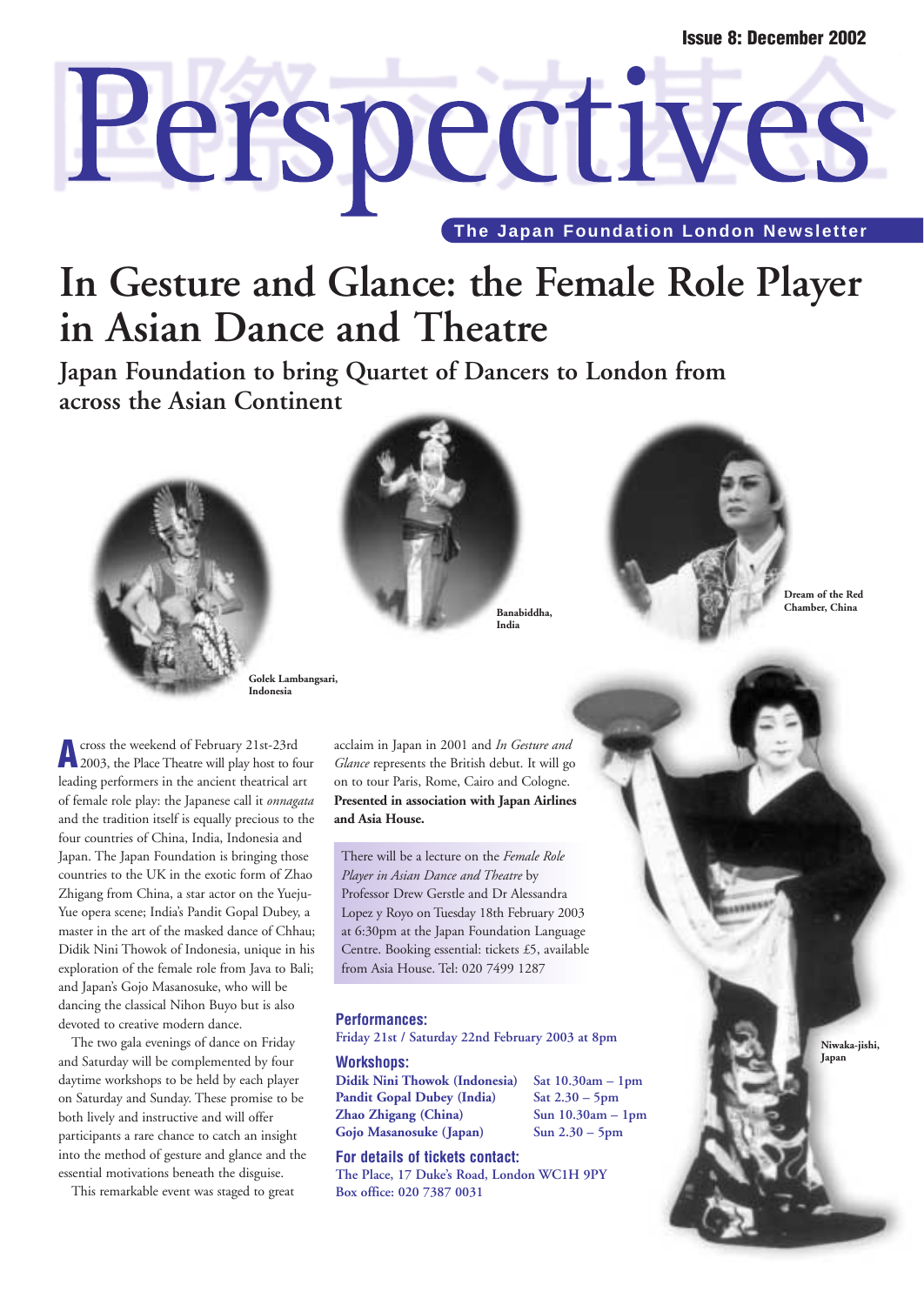### **Japanese Society 1904-5**

**IV** was a recipient of a Japan Foundation<br>
Research Fellowship from August 2001 to was a recipient of a Japan Foundation July 2002. It gave me the opportunity to access historical materials that are available only in Japan and upon completion, I will have written a book on a social history of the Russo-Japanese war, as well as a number of articles and chapter contributions in various edited volumes and scholarly journals.

Why write yet another book on the Russo-Japanese war? There are a number of excellent studies of the war written by historians from the diplomatic, political, and military perspectives. However, there is a dearth of study of the war from the social and cultural angles. Possibly the post-war obsession with the Second World War has detracted historians from working on the Russo-Japanese war, which is generally regarded as being uncontroversial. Whatever the reasons for its neglect, there is no doubt that this war is a watershed in understanding modern Japan. With the imminent centenary of the war in 2004-5, a critical re-examination of it is in order.

I first became interested in the Russo-Japanese war through reading personal materials written by lower-ranking soldiers. I wanted to know how they felt about sacrificing their lives for the state. I was expecting these personal materials to reveal that the soldiers were highly patriotic and willingly died for the state, just as Lieutenant Sakurai Tadayoshi had wanted to do in his hugely popular personal account of the war, *Human Bullets* published in 1906. After all, that is what the mainstream understanding of Meiji nationalism would lead us to believe. However, what I read revealed a different picture altogether. Then, I began to wonder whether or not the idea of the Japanese as patriotic soldiers was in itself a myth created and perpetuated by the Meiji state for domestic and international consumption. I began to question the basic assumption that Meiji nationalism had penetrated to the grassroots of Japanese society by the time of the Russo-Japanese war. As a result, I became interested in how the state and society interacted with one another. Having a better understanding of the social and cultural context will lead to a more critical understanding of Meiji nationalism and its effects on society. All in all, this is what I hope to achieve in my study – a more complex and subtle portrayal of Japanese society at war in 1904-5. **Dr Shimazu is Lecturer in Japanese History at Birkbeck College, University of London** 

### **On Kawara Exhibition**

**20 November 2002 to 26 January 2003 Ikon Gallery, Birmingham**

**On Kawara is one of the world's most respected and influential artists, and a comprehensive exhibition of his work is currently showing at Birmingham's Ikon Gallery.** 

It is a collaboration between Ikon Gallery and Le Consortium, Dijon, with a grant from the Japan Foundation under its Exhibitions Abroad Support Programme. It includes three of his major projects – the *Today Series*, *I am Still Alive* and *One Million Years*.

The *Today Series* of 'date paintings' has absorbed Kawara for many years. These paintings simply declare the date on which they are made. If the painting is not finished by midnight, it is destroyed. They are like gravestones or memorials for the time they were created.

*I am Still Alive* is another ongoing work in which telegrams are sent by the artist to friends and colleagues with the message 'I am still alive.' The elapse of time between transmission and reception suggests 'I was still alive.' Their constant message and their unadorned quality, corresponds with the sameness of the date paintings.



**'Happy 2000 Shiseido' by Masayoshi Nakajo**

#### **Discover Japan through Contemporary Posters**

*Japan is one of only a handful of countries whose poster designers are known the world over.* (Raymond Vezina, Professor at the School of Design, University of Quebec)

A showcase for Japanese graphic talent, this exhibition comprises 75 commercial posters, created during the late 1990s, depicting a wide diversity of style and graphic technique and revealing Japanese contemporary culture as a unique mixture of western and Japanese aesthetic tradition. Artists include Makoto Nakamura, an internationally acclaimed graphic designer, Katsunori Aoki and Ryohei Kojima. **Available from June to August 2003. No hire fee; cost-sharing scheme. Approx 100-200 square metres (negotiable) required.**

| r u<br>mas los:<br>TO AL<br>٠<br>HIT INT |  |  |
|------------------------------------------|--|--|
|                                          |  |  |
|                                          |  |  |
|                                          |  |  |
| J at Mar alle                            |  |  |
|                                          |  |  |

**On Kawara: Telegrams from the**  *I am still Alive Series*

*One Million Years – Past* and *One Million Years – Future* are two complementary works charting the passage of time. Each work consists of thousands of pages of year dates written in chronological order, one stretching back to 1969 and the other forwards from 1980. The length of an average human life is here equivalent to a few lines, and human history to a few pages.

There is also an installation in Ikon's Tower consisting solely of the recorded sound of two people reading from *One Million Years – Past* and *One Million Years – Future*.

Contact Jigisha Patel, Ikon Gallery Tel: 0121 248 0708 E: j.patel@ikon-gallery.co.uk for further information.

## **Japan Foundation Touring Exhibitions**

### **Now Available For Loan**

**Following the success of the recent touring exhibitions, "Manga: Short Comics from Modern Japan", and "Painting for Joy", we are delighted to announce two further exhibitions that will be available for loan during 2003.**

#### **Counter-Photography: Japan's Artists Today**

With 60 superb works, 11 internationally renowned photographers and emerging young artists revel in the spiritual dimension beyond our living world, attempting a redefinition of relationships between individuals and between the individual and society. This is more than a photographic documentary, more than mere reflection of reality as we see it, but an attempt to capture the invisible; something of the essence of life itself. Including works by Hiroshi Sugimoto, and Eiko Hoseo, it has toured with much success to other European countries. **Available from September 2003. Tour duration depends on demand. No hire fee; cost sharing scheme. Approx. 65 linear metres (negotiable) required.**

Information and catalogue from Junko Takekawa. E: takekawa@japanfoundation.org.uk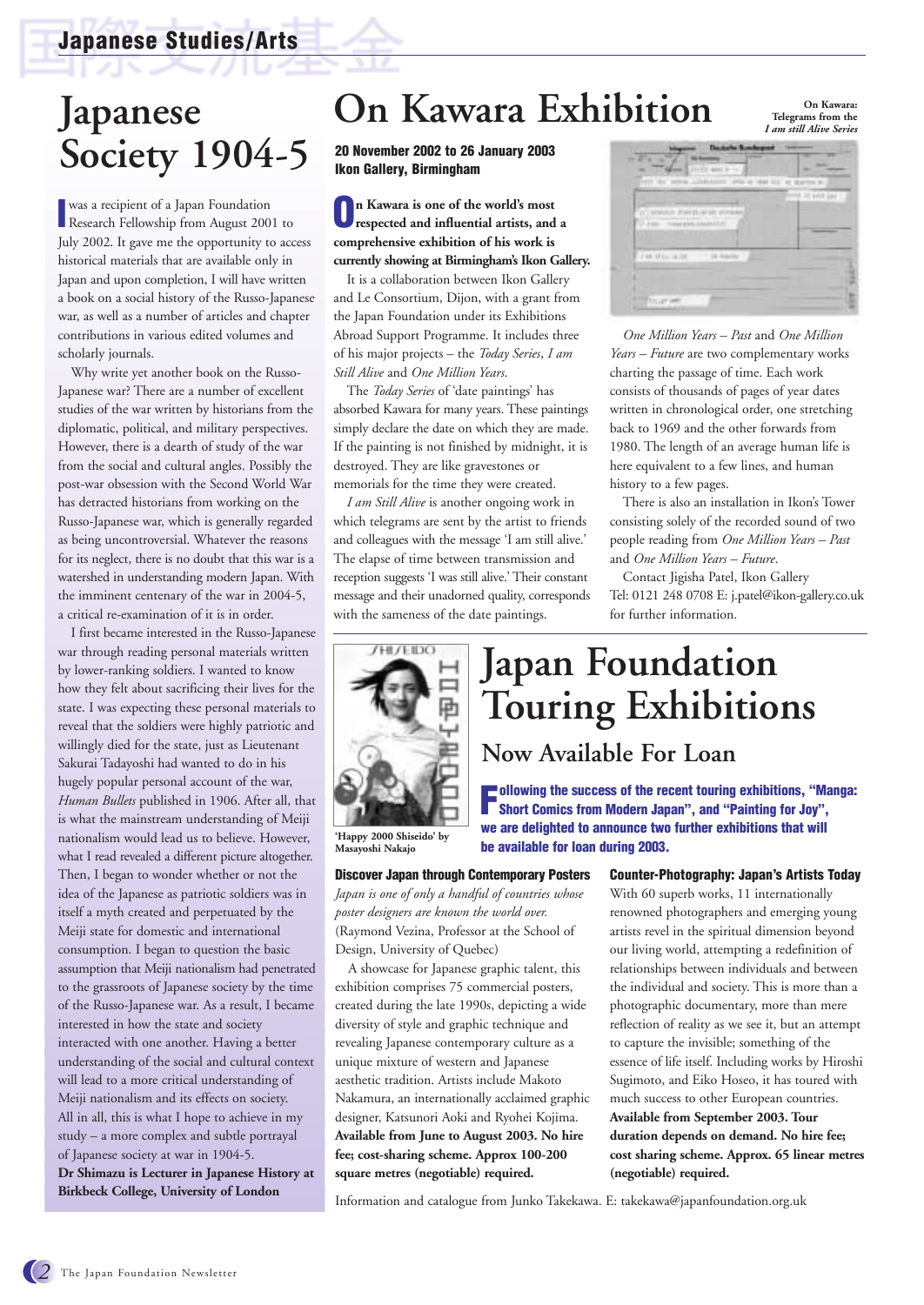### **Mediums, Puppets and the Human Actor in the Theatres of the East**

### **Dr Poh Sim Plowright**

**Edwin Mellen Press: 262pp 11 colour illus, bibliog., index. ISBN cloth: 0-7734-7057-3: £69.95; volume 4 in the continuing series, Mellen Studies in Puppetry**

**M** ost people have at some time in their lives<br>experienced a magical moment of live theatre, that epiphany-like flash, when we lose ourselves into a communal fantasy and are moved individually by the spiritual power of the moment. Such encounters may be in modern, secular, commercial theatres, or more rarely today in the West, at a festival or religious occasion. Poh Sim Plowright has offered us insights into the role and underlying power of theatre from two distinctive perspectives. The first is that of the vast area of eastern Asia from the Indian/Thai/Malay folk traditions through China and finally to Japan. The second is through a focus on the important role of women – both as protagonist and as medium. Two images from Asian theatre tie the various parts of the book together: the 'puppet' and the 'birdwoman', as both metaphor and medium. Through a journey across time and space, Plowright shows us how central these two images have been in many different Asian societies, and how these images have been received in the West from early in the twentieth century. She analyses the representation of woman as both caring and willing to sacrifice herself for others, but also as being the source of an awesome and mysterious power of creation, a spiritual and sexual force that gives her access as a medium to other

worlds. The book is an excellent resource for anyone interested in the portrayal of female spiritual power.

Plowright, through her many years of research into Asian theatre, and her hands-on experience of the living traditions, argues persuasively for the centrality of the puppet (and mask) as the medium between communities and the higher (or lower) spiritual worlds. She further makes a case for the puppet as the most important inspiration for the actor's art. She shows also how theatre was and is integral to community life and how it reflects the most important elements of male/female and family power relations, as well as the community's relationship to spiritual realms and powers. Her work reaffirms how deep is the human instinctual need to use the stage to reach out and touch the spiritual world, even in the face of governments who try to suppress theatre in their domains. **Professor C Andrew Gerstle**

#### **School of Oriental and African Studies**

On the occasion of the book's publication Dr Plowright gave a talk, chaired by Professor Gerstle, on 14th October at the Japan Foundation. For further information on the book, contact Iona Williams, Edwin Mellen Press Tel: 01570 423356



**The 'Angel' or 'Heavenly maiden' in the Noh play** *Hagoromo* **(Feather Robe)**

**The 'Angel' makes a costume change (monogi) in full view of the audience**





### **Japanese Degree Courses 2001-2002**

**Reviews**

**A Directory of Japanese Degree Courses in Universities and other Tertiary Education Institutions in the UK**

**The Japan Foundation and The Daiwa Anglo-Japanese Foundation: 234pp. ISBN: 0-9543163-1-2. www.dajf.org.uk/about/degree & www.nihongocentre.org.uk**

**T**his comprehensive overview of current Japanese degree courses at universities and other tertiary education institutions in the United Kingdom is an update of the 1996/1997 version. It contains detailed and well-researched entries by individual institutions summarising the current provision of Japanese teaching at degree level in the tertiary sector. It will be valuable not only to potential undergraduates seeking a suitable course but to all those involved in the teaching and study of Japanese.

The basic criterion used for the inclusion of a Japanese course in the report is: "Can the Japanese module/unit be counted as a credit towards an undergraduate or postgraduate degree?" Where institutions meet this criterion, information is given on whether Japanese may be taken as a voluntary extra-curricular elective without contributing to a degree. The report does not include institutions where Japanese is taught as a voluntary extra-curricular elective only, nor Japan-related topics and courses offered by other faculties and their research links with institutions in Japan, nor Japanrelated studies and research carried out in other institutions.

The need for study periods in Japan as an integral part of Japanese degree courses and the concomitant difficulties that still remain in funding them is a major area of concern highlighted by the report. It also draws attention to the perennial problem of inadequate resources for postgraduate studies, the acute strains on library and other budgets, and the threat inadequate general funding poses to the continuing existence of many Japanese departments.

**...continued on back page**